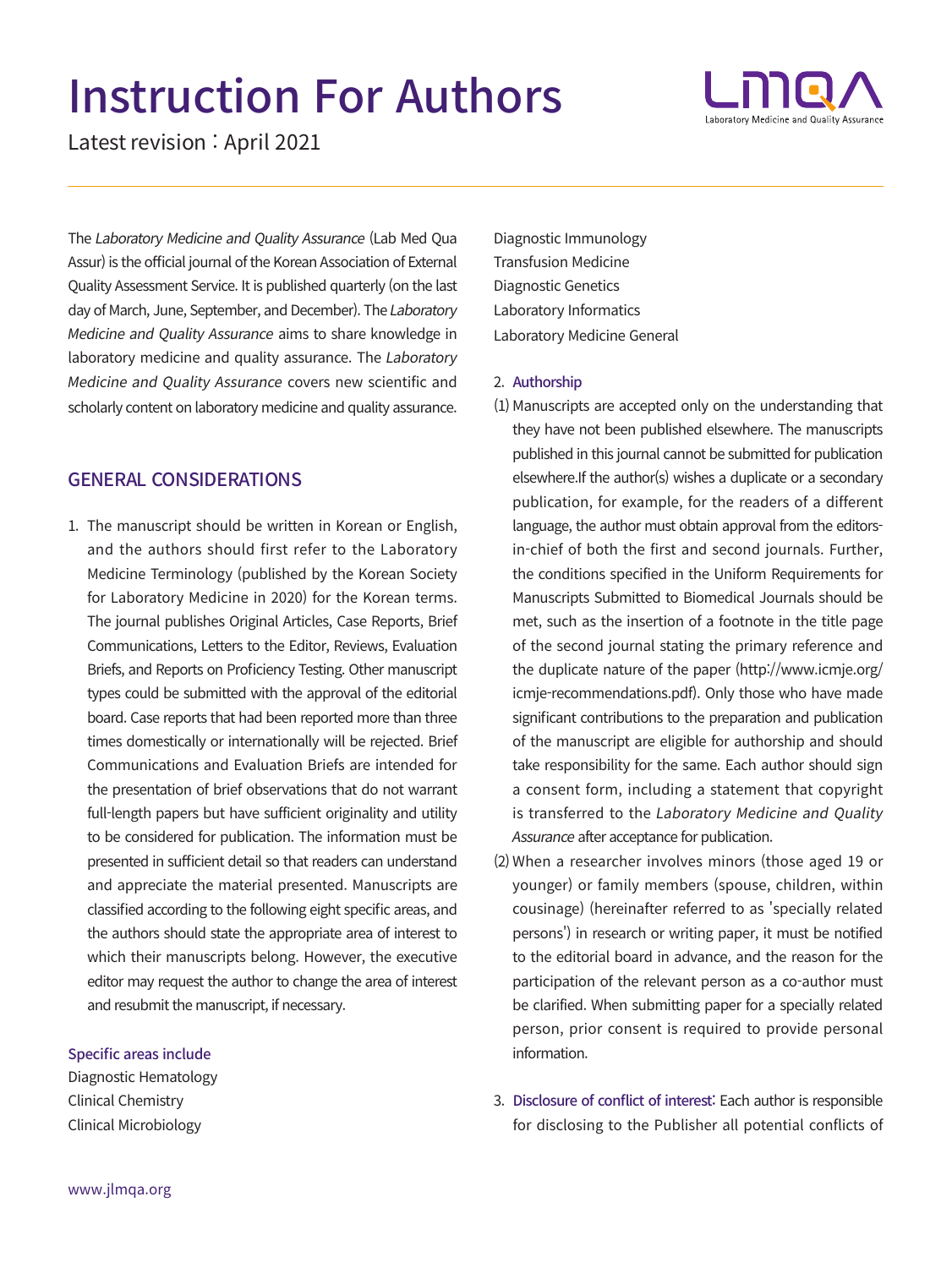

interest regarding this manuscript (including sources of support, consulting fee or honorarium, stocks, etc.). Even in case the authors have no conflicts of interest, the authors should declare it: None declared. Each author also should sign a statement disclosing any conflicts of interest.

4. Acknowledgements: General acknowledgements and research grant are described between disclosure of conflict of interest and references.

## RESEARCH PUBLICATION ETHICS

Each member should recognize that honesty, truth, and accuracy are essential for ensuring the reliability of research results and comply with the following in all research activities.

#### ETHICS FOR RESEARCHERS

Experiments conducted on human subjects should be performed according to the Declaration of Helsinki (https:// www.wma.net/policies-post/wma-declaration-of-helsinkiethical-principles-for-medical-research-involving-humansubjects/; adopted in 1964, amended in 2013) and comply with Korea's Good Clinical Practice. The authors must demonstrate that the research ethics committee or institutional review board (IRB) of their institution approved the study. If necessary, the patient or guardian should be fully informed of the purpose, background, and methods of the study, as well as the potential mental and physical risks during research, and provide their signed informed consent.Identifying information, including names, hospital numbers, and photographs, should not be disclosed.

In the case of animal experiments, the author should describe the experimental procedures, such as raising and using experimental animals. The author should also state that they obtained approval from the research ethics committee of the institution where the experiment was performed and that they had not violated the regulations of the Research Ethics Committee or National Institutes of Health Guide for the Care and Use of Laboratory Animals (1996, Institute of Laboratory Animal Resources, Committee on National Research Council, National Academic Press, http://www.nap.edu/readingroom/ books/labrats/index.html).

The author should keep the original experimental data used for the manuscript for at least one year from the time of publication and present them at the request of the Editorial Committee. Research publication ethics not specified in this guideline adhere to the Publication Ethics Guidelines of the Korean Association of Medical Journal Editors.

### MISCONDUCT IN RESEARCH AND PUBLICATION

Research misconduct occurs when, in designing, conducting, reporting, and presenting research, a researcher fabricates or falsifies data, plagiarizes, violates authorship rules, or simultaneously submits a manuscript.

- (1) Making up false data or results that do not exist (fabrication)
- (2) Manipulating research materials, equipment, or processes, or changing or omitting data or results so that the research is not accurately represented (falsification)
- (3) Appropriation of another person's ideas, processes, results, or words without proper authorization or citation (plagiarism)
- (4) Not grantingauthorship to a person who has contributed to research without a justifiable reason or granting authorship to those who have not contributed to research for reasons such as appreciation and honor (inappropriate authorship)
- (5) Publication of a paper that overlaps substantially with one already published in print or electronic media (redundant publication)

### RESEARCH PUBLICATION ETHICS IMPLEMENTATION PLAN

 $(1)$  The Association should inform its members regarding the research ethics norms, range of misconduct, means to respond to the misconduct, and verification procedures.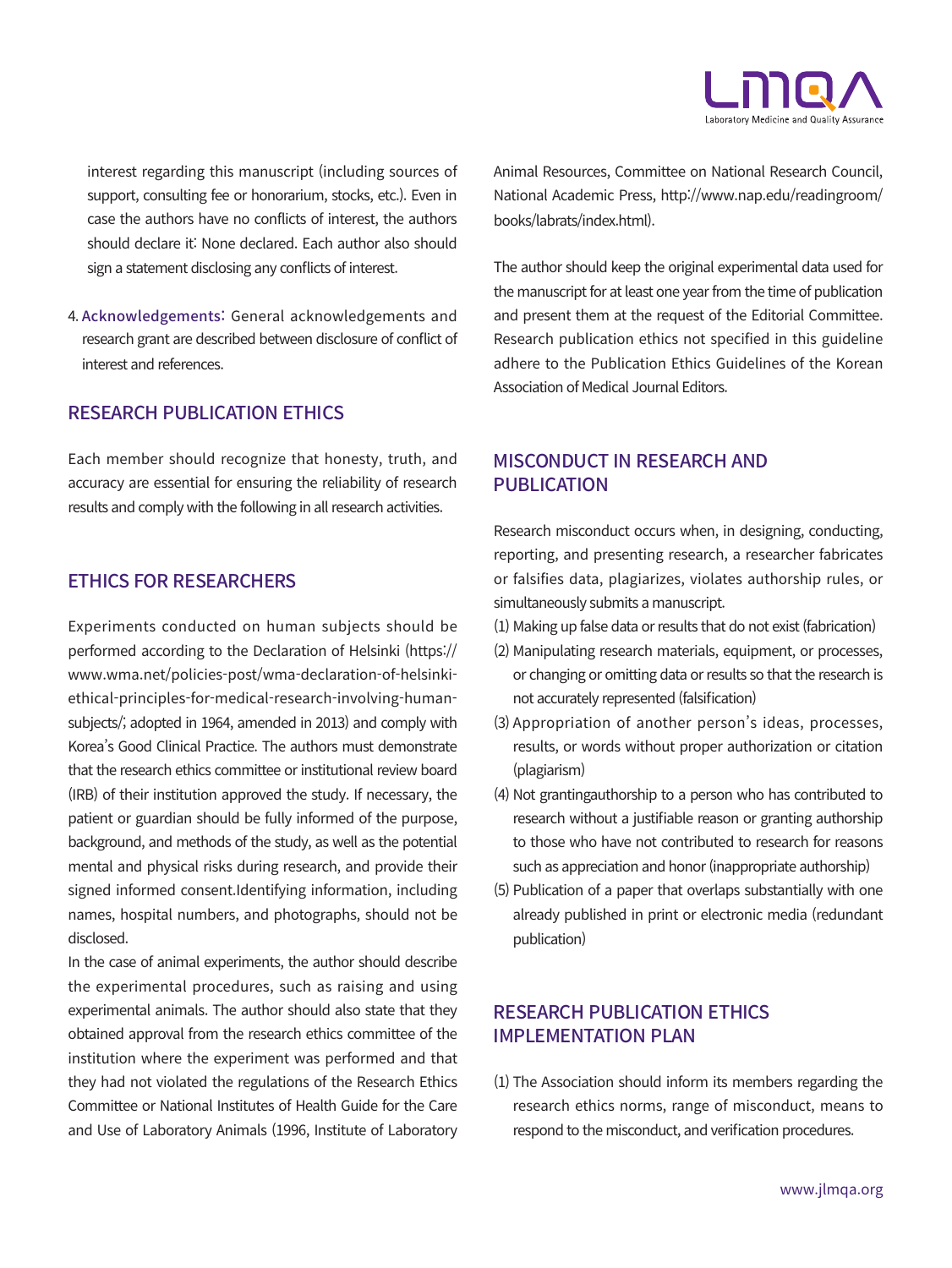

- (2) Astatement on the cautions and restrictions regarding research misconduct and a research ethics compliance letter should beincludedin thesubmission of the manuscript for publication in the Laboratory Medicine and Quality Assurance.
- (3) The Association should organize and manage a Research Publication Ethics Committee (hereinafter referred to as the "Ethics Committee") that can recognize, report, and investigate violations of research publication ethics and regulations.

### PREPARATION OF MANUSCRIPTS

1. Themanuscript must be typewritten double-spaced using a 12-point font size on A4-sized paper using Microsoft (MS) Word. The number of pages should be less than 20, excluding tables and figures. Case Reports should be less than 15 pages of A4-sized paper, and Letters to the Editor should be less than 10 pages of A4-sized paper. Brief Communications and Evaluation Briefs should be no more than 1,500 words in total.

Section headings should not be used in the body of Brief Communications and Evaluation Briefs, and the methods, results, and discussion should be combined in a single section.Methods should be described in detail in the text, and not in the table footnotes nor in the figure legends in the case of Brief Communications and Evaluation Briefs. Acknowledgments should be presented similar to that in full-length papers, but the title should not be included. The number of tables and figures should also be kept to a minimum.

- 2. The manuscript file should include the following in the given order.
	- 1) Title page: In the title page, indicate the manuscript type (Original Article, Case Report, Review, etc.), specific area, title, institutional affiliation(s), name of the author(s), and the corresponding author's name and contact information (zip code, address, phone and facsimile numbers, and e-mail address). If the authors are affiliated

withdifferent institutions, their names and affiliations should be stated usingsuperscripts 1, 2, 3, etc., starting from the first author. A running title should be added if the title exceeds 30 characters in Korean or 40 characters in English, including spaces. Word count for the abstract is indicated. Information concerning sources of financial support and all potential conflict of interest should be placedas a footnote.

- 2) Abstract: An abstract is not required for Letters to the Editor. In the case of all the other types of manuscripts, the abstract should be written in English. The English abstract should be written in 250 words or less and include the following subheadings: Background, Methods, Results, and Conclusions. Each subheading should be summarized in 1 paragraph (Uniform Requirements for Manuscripts Submitted to Biomedical Journals. N Engl J Med 1997;336:309-15). For Case Reports, Brief Communications, Evaluation Briefs, Reviews, and Reports, the abstract is limited to 250 words in a single paragraph without the subheadings. Select 3 to 10 keywords in English and insert them below the abstract. Where possible, the keywords should match those in the Medical Subject Heading (MeSH) of Index Medicus (http:// www.nlm.nih.gov/mesh/MBrowser.html). When a reagent or instrument is described in the abstract, the author should only mention the manufacturer and country, and not the manufacturing city.
- 3) Introduction: The research background and objectives should be described briefly.
- 4) Materials and Methods: Research procedures, such asselection of research subjects, research methods, devices or apparatuses, experimental methods, statistical analysis methods, and IRB approval, should be described in detail. Ensure correct use of the terms sex (when reporting biological factors) and gender (identity, psychosocial or cultural factors) for the description of participants, and, unless inappropriate, report the sex or gender of study participants, the sex of animals or cells, and describe the methods used to determine sex or gender [\(https://researchintegrityjournal.biomedcentral.](https://researchintegrityjournal.biomedcentral.com/articles/10.1186/s41073-016-0007-6) [com/articles/10.1186/s41073-016-0007-6\)](https://researchintegrityjournal.biomedcentral.com/articles/10.1186/s41073-016-0007-6).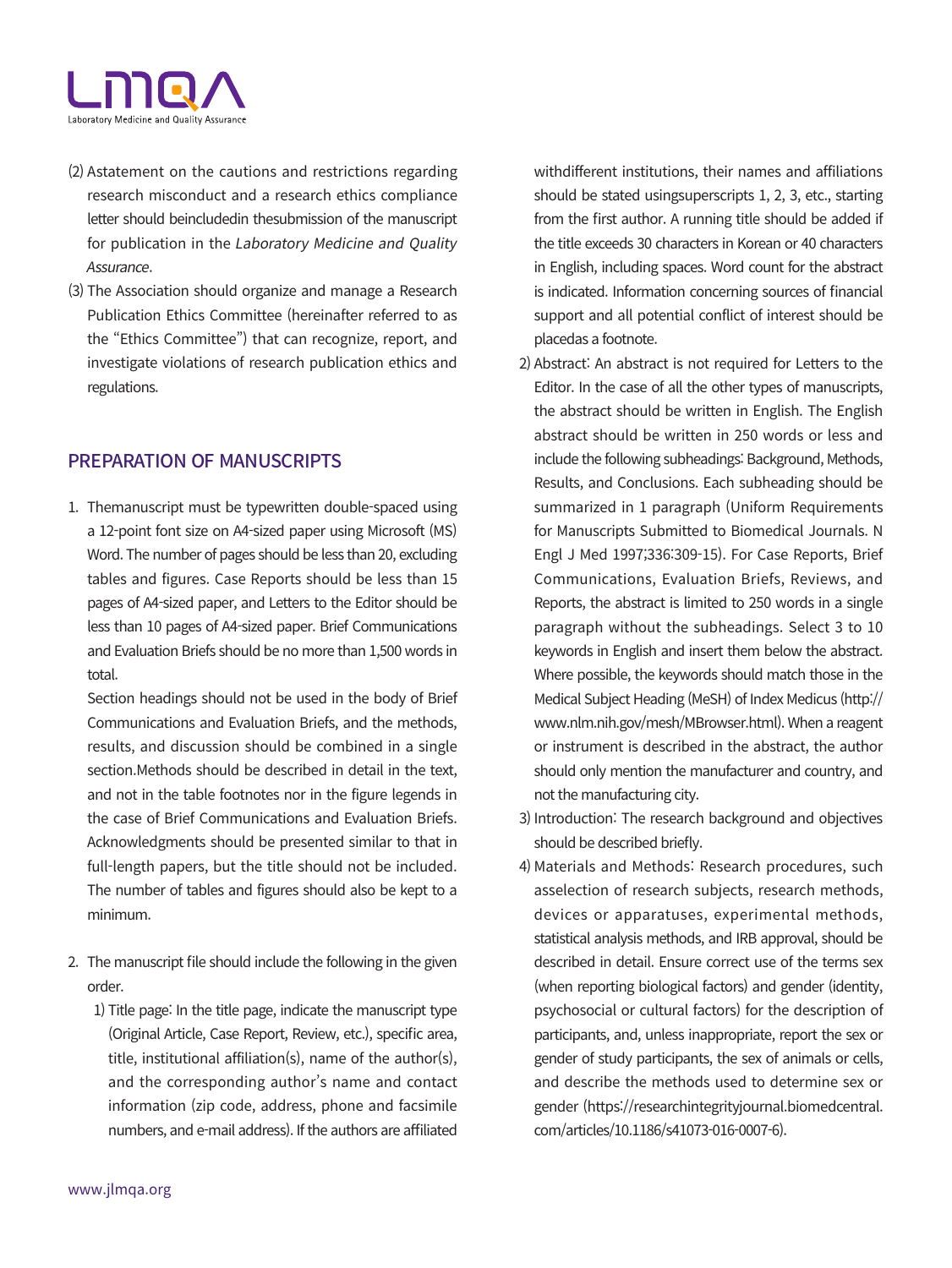

- 5) Results: Important observational findings should be described using tables and figures. If possible, present the absolute and relative values (percentage) of the data. Nos. 3 to 5 can be combined in Case Reports.
- 6) Discussion: Describe the novelty and significance of the study and conclusions from the results. However, the content in either the introduction or the results should not be repeated.Summarize the mainresults, describe the meanings, and compare them with similar research results. The limitations of the study are also explained.

\*In Reports on Proficiency Testing, the Results and Discussion sections may be combined.

- 7) Disclosure of conflict of interest: Disclose any conflict of interest, including research funding, consulting fee, stocks, and concurrent jobs, etc.
- 8) Acknowledgments: General acknowledgments are described.
- 9) References: Serially number the references in the order of citation in the text with numbers in brackets. Refer to all necessary literature, but indicate 30 references at the most. Not more than 20 references should be inserted for Case Reports, Brief Communications, and Evaluation Briefs.
- 10) Tables and Figures: Each table and figure should be written concisely, and the content of the tables and figures should not overlap. Photographs should be clear. Submit colored and black-and-white photographs to print colored and black-and-white photographs, respectively. The image files can be in Joint Photographic Experts Group (JPEG) or Tagged Image File Format (TIFF) file format. However, files containing the figures should be uploaded in JPEG or Graphics Interchange Format (GIF) file formats for the first online manuscript submission. TIFF or bitmap (BMP) files can be uploaded for the accepted manuscript. The print resolution should be 300 dots per inch (dpi) or higher. If necessary, figures can be mailed. If the figures are delivered by mail, the photographs should have a separate label on the reverse side, indicating the Fig. numbers, name of the author, an arrow indicating the top, and whether it should be printed in color or not. After attaching the photographs

on blank paper, write the photograph description at the bottom and specify whether the photographs should be printed in color. For the citation of the contents of tables or figures, indicate them with Table 1 or Fig. 1. If there are more than one insets in the figure, each one of them should be identified alphabetically, i.e., (A), (B), (C), etc., with a corresponding legend. See Section 5 for details.

- 11) Insert the page number in series at the bottom of each page in the manuscript file.
- 3. Observe the following points when preparing the contents of yourmanuscript.
	- 1) Academic terms should be written in Korean. The terms included in Laboratory Medicine Terminology (2020), published by the Korean Society for Laboratory Medicine, or Essential Medical Terminology, published by the Korean Medical Association (2005), should be used. If terms are not included in the above documents, the terms described in Medical Terminology (5th edition, 2009) should be used. Special medical terms, proper nouns, drug names, and units that are difficult to be translated can be written in English. If there is a translation for a term but the meaning is not clear, its original language is written in parentheses following the translation when the term first appears in the manuscript, and then only the translation is used. In the case of new translations, the terms recommended by the editorial committee of the Association should be used during manuscript revision.
	- 2) The name of a person or a place and other proper nouns should be given in the original language, and Arabic numerals should be used. For weights and measures, the metric system should be used; International Standard (SI) units should be used. Indicate liters with a capital L.
	- 3) The name of a microorganism should be spelled out at the first mention in the English and Korean abstracts and original text (example: Escherichia coli), and the names of the genus can be abbreviated subsequently (example: E. coli). However, do not abbreviate the name of the genus if twoor more genera starting with the same letter are being referred to. Scientific names should always be italicized. However, unscientific names are not italicized.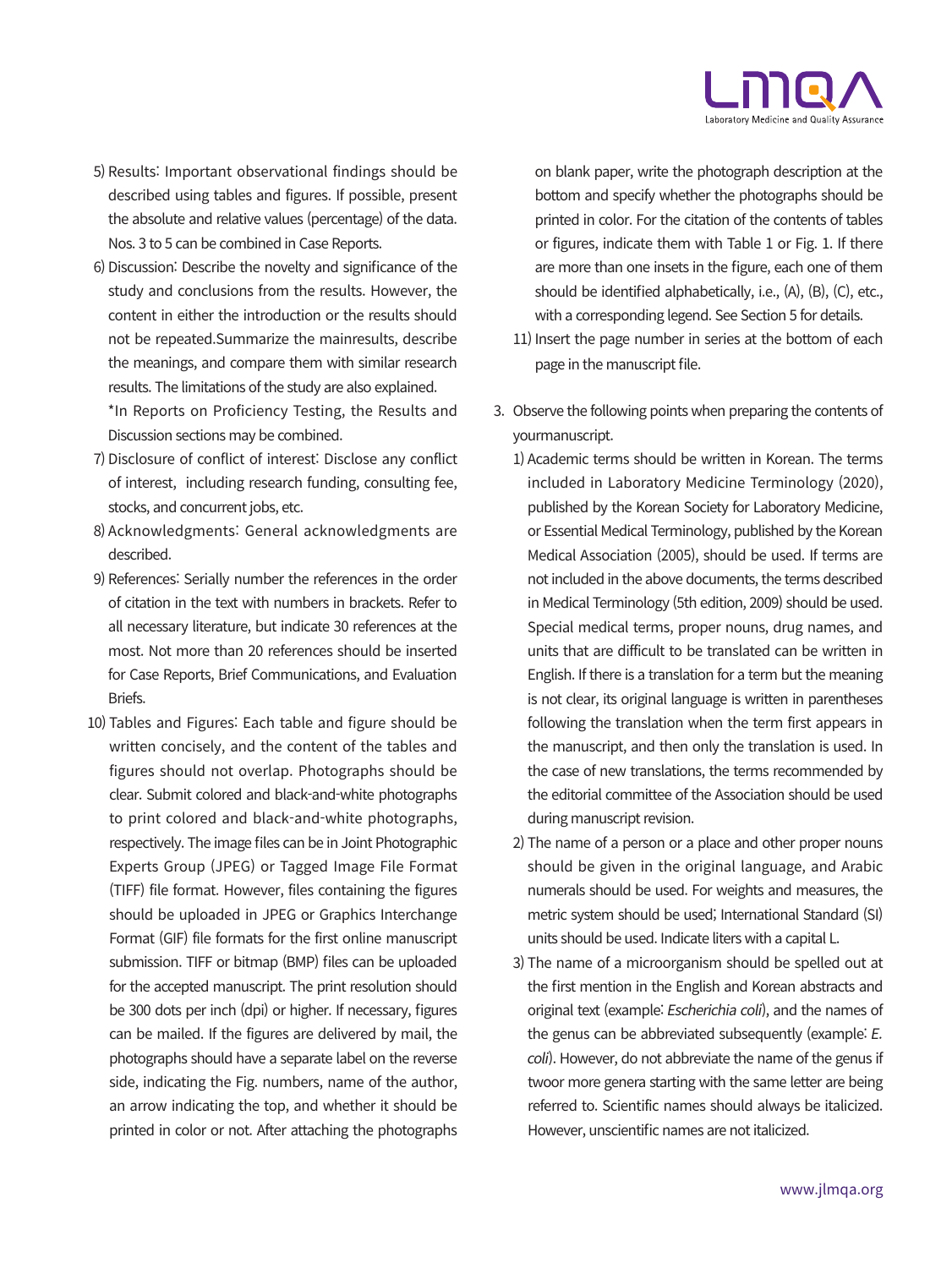

(Example 1) To be italicized: E. coli, Papovaviridae, Hepadnavirus, Herpesviridae

(Example 2) Not beitalicized: streptococci, coagulasenegative staphylococci, Epstein-Barr virus, hepatitis B virus, herpes simplex virus

4) The names of the genes, and not the proteins should be italicized:

The names of genes should be italicized. (Example) BCR-ABL mutations, HER2 gene

The proteins of corresponding genes are not italicized.

(Example) BCR-ABL kinase domain, HER2-positive

- 5) When using English abbreviations, spell out the abbreviation at first mention along with the abbreviation in the English and Korean abstracts and original text. Do not use an abbreviation in the title. The terms listed in "Abbreviations" at the end of the website of Korean Society for Laboratory Medicine (http://www.kslm.org/) need not be spelled out.
- 6) In the case of spacing between words and parentheses or brackets, a space should be inserted when English text or a number is placed before the parentheses. However, a space is not needed before Korean text. Brackets[ ] that indicate citations should be always written without spaces. (Example) heparin-induced thrombocytopenia/thrombosis (HITT)의 비구조단백질(nonstructural protein)이란
- 7) For an instrument or equipment, mention the name of its model, manufacture, city, (state), and country in parentheses. The general name of a reagent should be used. If a trade name is expressed with a general name, the trade name should be placed after the general name in parentheses. When using a trade name, indicate the manufacturer, city, (state), and country in parentheses. Do not use the symbols  $TM$  or  $\Phi$  unless necessary. In subsequent mentions after the first, instruments and equipment can be referred to by indicating only the manufacturer in parentheses. In the English and Korean abstracts, indicate only the manufacturer and country.

(Example) Coulter STKS (Coulter Electronics Inc., Hialeah, FL, USA), vancomycin (Sigma Chemical Co., St. Louis, MO, USA)

8) P, which indicates reliability, should be italicized and in

uppercase.

- 9) In the case of numbers greater than threedigits, a comma should be inserted after every third digit from right to left (e.g., 5,431), but a comma should not be inserted when indicating years (e.g., 2013).
- 4. References should be presented in the following style.
	- 1) References should be presented in English.
	- 2) Articles: Names of the authors. Title. Name of the journalyear published; volume number: and the first and last page numbers.

List all the authors if the number of authors is less than seven, and list the first six authors followed by "et al." if there are more than seven. Journal names are to be abbreviated in accordance with the style of Index Medicus, which can be found in the journal database of PubMed (http://www. ncbi.nlm.nih.gov/entrez/query. fcgi?db=PubMed). In the case of a supplementary volume of a journal, record it in parentheses, such as 15(S). All references in languages other than English should be translated to English.

(Example) Ji M, Chung HJ, Kim GY, Lee W, Lee S, Chun S, et al. Performance evaluation of chemiluminescent immunoassay for erythropoietin and establishment of reference interval in Korean population. J Lab Med Qual Assur 2011;33:83-8.

(Example) Kwon SW. Automation of blood bank tests: anoverview. J Lab Med Qual Assur 2008;30(S1): S127-9.

3) Books: Name of the authors, editor(s). Title of the book. Edition. Place published: publishing company, published year.

(Example) Roback JD, Combs MR, Grossman BJ, Hillyer CD. Technical manual. 17th ed. Bethesda (MD): American Association of Blood Banks, 2011.

(Example) Clinical and Laboratory Standards Institute. Defining, establishing, and verifying reference intervals in the clinical laboratory: approved guideline. 3rd ed. C28-A3C. Wayne (PA): Clinical and Laboratory Standards Institute, 2010.

4) Book chapter: Name of author of the chapter. Title of the chapter. In: name of authors, editor(s). Name of the book.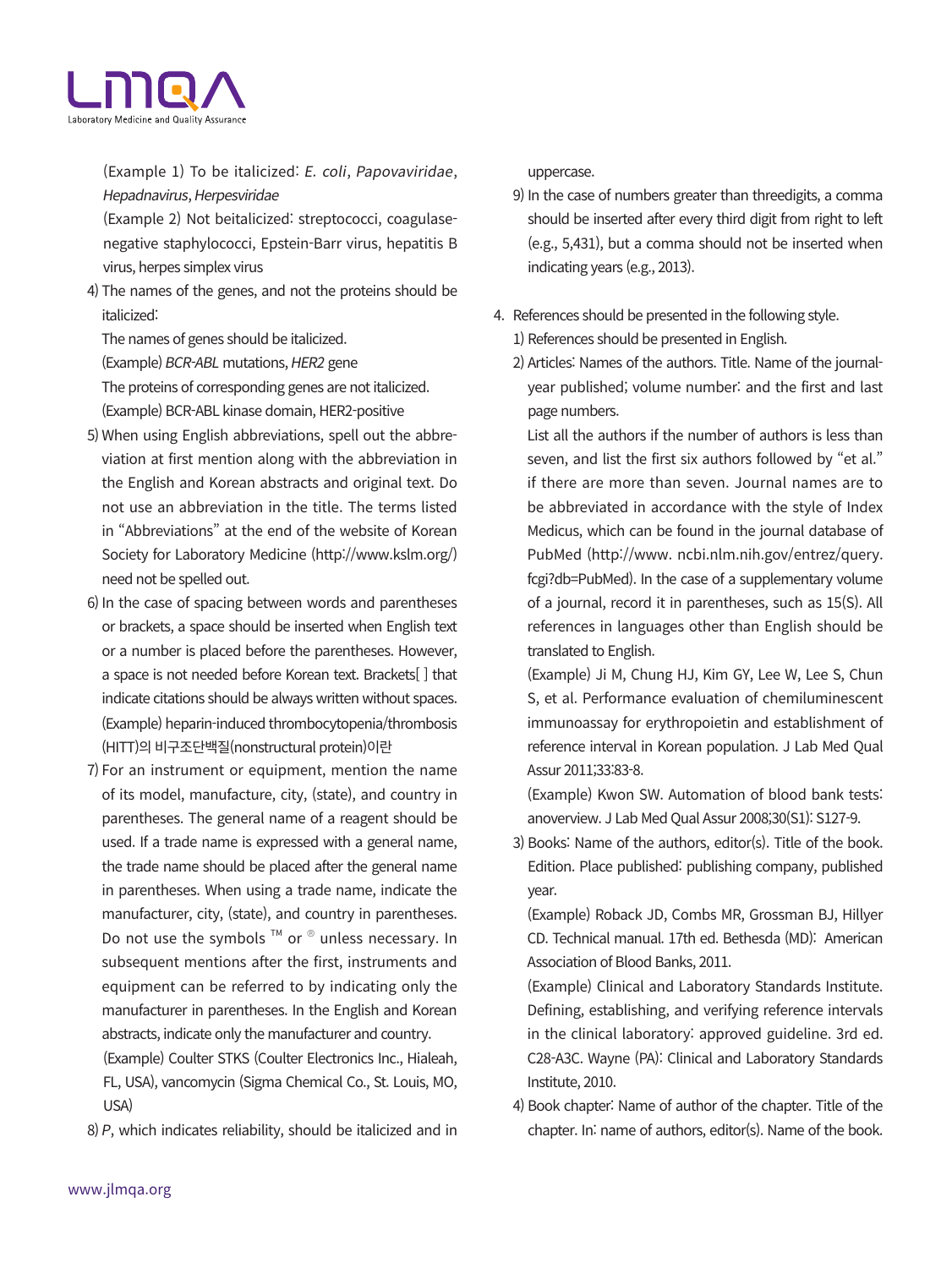

Edition. Place published: publishing company, published year:and page number.

(Example) Bylund DJ, Nakamura RM. Organ-specific autoimmune diseases. In: Henry JB, editor. Clinical diagnosis and management by laboratory methods. 22nd ed. Philadelphia (PA): WB Saunders, 2011:1003-20.

- 5) Online reference: Name of authors. Website address. Uniform resource locator (URL) and date of recent visit. (Example) Huret JL. Atlas of genetics and cytogenetics in oncology and hematology. http://atlasgeneticsoncology. org/Anomalies/tri8ID1017.html (Accessed December 22, 2011).
- 6) An abstract is not permitted to be cited as a reference. If a paper is accepted but not published yet, it should be cited and described as "in press." In this case, the author should have a letter permitting the citation from the author(s) of the cited paper. If an author would like to cite a paper that has been submitted but has not been accepted yet, this papershould be described as unpublished observation in the text, and the author should obtainpermission from the author(s) of the cited paper. We do not recommend citing personal communications; however, if cited, cite the name of the information provider and date of communications in parentheses in the text. The author should confirm the accuracy of the personal communication from the author(s) and obtain a letter from the author(s) authorizing the citation. If the editorial board cannot find the reference paper, this reference can be requested to be deleted from the reference list even after acceptance of the paper.
- 5. Tables and Figures should be prepared in accordance with the following guidelines:
	- 1) Number the tables and figures according to their order of citation in the text. The heading should be inserted above the tables, but the legends should be located below the figures. Periods should not be used in the headings of tables but are required at the end of figure legends.
	- 2) Only the first letter and proper nouns of the headings and legends of tables and figures should be in capital letters.
	- 3) Vertical and horizontal lines should be omitted as much as possible. Text in the first column of a table should be

aligned to the left. Single letters should be aligned centrally from the second column. If numbers are of the same unit, the decimal point should be the datum point. If there are symbols such as "-" indicating ranges,  $\pm$  and  $\times$  symbols should be the datum point. Numbers with different units should be aligned to the right in all columns. If there are parentheses, the start of the parentheses and the last letter before it should be the datum point.

- 4) Only numbers can be used without parentheses or a period if it represents a case in a table.
- 5) Explanations below should be in the order of superscripts and abbreviations. There should be a line break between the explanations of each superscript and/or abbreviations.
- 6) Superscripts should be placed on the right side of a word and should be used in the following order:  $\dot{a}$ ,  $\dot{b}$ ,  $\dot{c}$ ,  $\dot{c}$ ,  $\dot{c}$ ,  $\dot{c}$ ,  $\dot{c}$ ,  $\dot{c}$ ,  $\dot{c}$ ,  $\dot{c}$ ,  $\dot{c}$ ,  $\dot{c}$ ,  $\dot{c}$ ,  $\dot{c}$ ,  $\dot{c}$ ,  $\dot{c}$ ,  $\dot{c}$ ,  $\dot{c}$ ,  $\dot{c}$ ,  $\dot{c}$ **∥**, ¶, \*\*, ††, ‡‡ , etc. Numbers or alphabets are not used in this case. The description of the various superscripts follows the format of the following example. (Example) \*Not tested. † <sup>P</sup><0.05.
	- 7) All non-standard abbreviations should be explained below the table/figure. Define them as indicated in the following examples (Abbreviations: abbreviation, description; abbreviation, description).

 (Example) Abbreviations: NT, not tested; SAA, severe aplastic anemia.

- 8) If a figure is a microphotograph, the staining methods and magnification should be indicated.
- 9) If a figure comprises two or more pictures, each should be explained either separately as "(A), explanation and (B), explanation" or together in parentheses.

(Example of Table)

**Table 1.** Precision of the erythropoietin with access EPO assay

| Level           | Mean<br>(IU/L) | <b>SD</b> | Within-run<br>CV(96) | Total<br>CV(%) |
|-----------------|----------------|-----------|----------------------|----------------|
| Low $(n=80)$    | 11.5           | 0.8       | 4.1                  | 4.1            |
| Medium $(n=80)$ | 37.7           | 1.4       | 2.1                  | 3.7            |
| High $(n=80)$   | 112.4          | 5.3       | 2.2                  | 2.6            |

Abbreviations: SD, standard deviation; CV, coefficient of variation.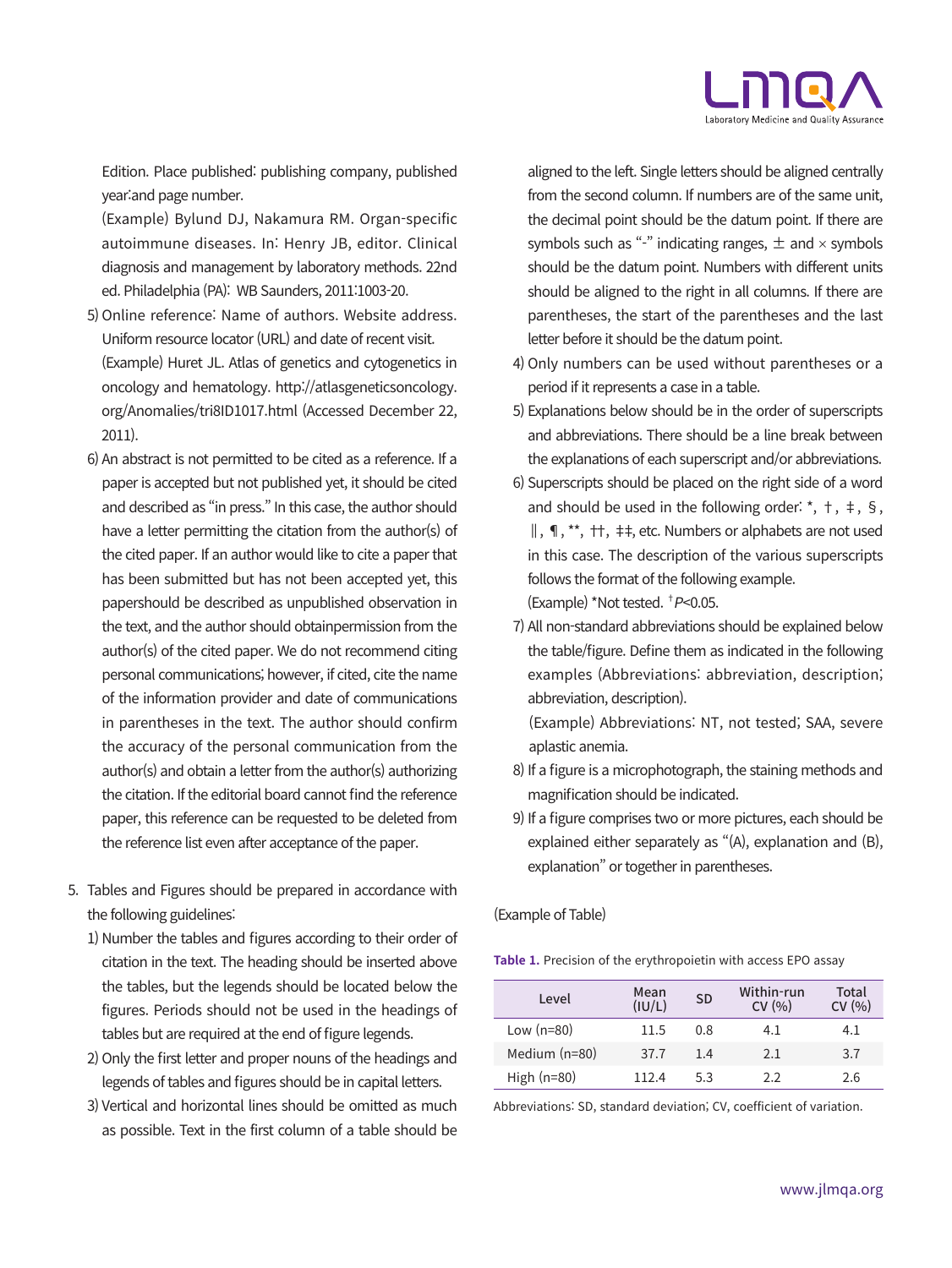

## SUBMISSION, PEER-REVIEW, EDITING, AND PUBLICATION OF MANUSCRIPTS

- 1. Everymanuscript should be submitted as an electronic file through the journal website (http://www.jlmqa.org/ submission/Login.html). Anyone can create an account but must fill in the required fields. Each author should upload two separate files: a full manuscript and a manuscript file for peer-review that excludes information regarding the authors and their affiliations, such as the manuscript cover page (first page). To submit a manuscript, after logging in and uploading the two manuscript files, the author should fill in the manuscript title and author information and check the Author's Checklist. After the acceptance, each author should sign the form "Author's Assurances and Assignment of Copyright Transfer and Disclosure of Conflict of Interest" (http://www.jlmqa.org/for/sub01.html).
- 2. A manuscript copyeditor first reviews the format of the submitted manuscript. If there is an issue with the format, the manuscriptcopyeditormay requestthe author to revise and resubmit the manuscript via e-mail within one week after receipt. After the format review process is completed, the manuscript is delivered to the executive editor, and the author is notified of the receipt of the manuscript. If the submitted manuscript is not appropriate for review or the scope of the journal, the executive editor can determine that the manuscript is not acceptable before delivering the manuscript to peer reviewers. The executive editor sends the manuscript to two or more peer reviewers with expertise in the field or area indicated.
- 3. All manuscripts submitted to this journal are subject to independent and professional review by peers. The reviewer must examine the manuscript fairly and accurately and should not disclose the contents of the manuscript before publication nor contact the author directly. If there is any conflict of interest with the contents of the manuscript, the reviewer should immediately notify the executive editor of theirinability to review the manuscript. The review letter should be submitted within 14 days and contain comments to help improve the quality of the manuscript.

#### The following aspects should be reviewed:

- Importance of this research in the corresponding field
- Significance and originality of the research
- Appropriateness of research plans and methods
- Appropriateness of statistical analysis
- Validity of the derived conclusions and interpretations
- Validity of discussion
- Usage of correct academic terms
- Appropriateness of reference
- Compliance with submission guidelines
- Appropriateness of title and abstract
- Appropriateness of tables and figures
- Compliance with manuscript volume
- 4. In principle, the editorial board should notify the concerned author of the acceptance, rejection, or revision of the manuscript by e-mail and online system within 21 days after receipt of the manuscript. The revised manuscript should be reviewedwithin 14 days.
- 5. Every author can check the status and results of the review on the journal's website. If revision of the manuscript has been requested, the concerned author should resubmit the revised manuscript through the online system or withdraw submission within 60 days from the date of notification. All requests, (revised) manuscripts, and response letters are delivered through the website.
- 6. The executive editor or editor-in-chiefcan send manuscripts that require statistical editing to a biostatistics expert before acceptance.If necessary, the executive editor returns the manuscript and requests the author to revise the manuscript.
- 7. The executive editor notifies the author of theacceptance of the manuscript, and the manuscript undergoes reference, Korean, and English editing. After the editing process is completed, the publisher asks the concerned author to check the edited manuscript before publication. The edited manuscript is sent to the author in PDF formatby e-mail, and the concerned author should perform final proofreading and reply within 48 hours.